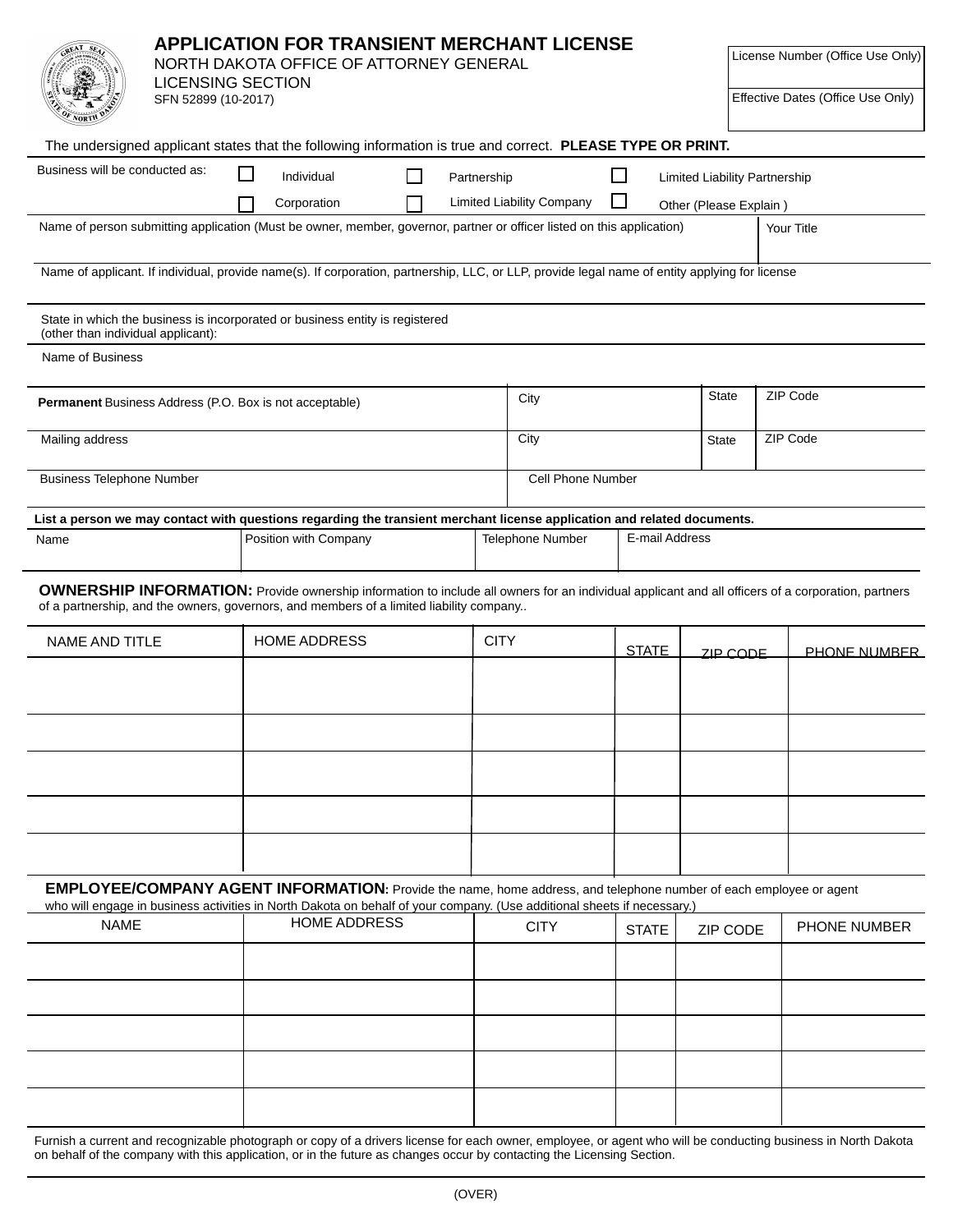Office of Attorney General/Licensing Section

| SFN 52899 (10-2017) Page 2                                                                                                                                                                                                                  |                       |  |             |              |                 |                         |
|---------------------------------------------------------------------------------------------------------------------------------------------------------------------------------------------------------------------------------------------|-----------------------|--|-------------|--------------|-----------------|-------------------------|
| 1. Date the company intends to begin doing business in North Dakota:                                                                                                                                                                        |                       |  |             |              |                 |                         |
| 2. Business address for the prior two-year period if different from the business<br>address provided                                                                                                                                        |                       |  | City        |              | <b>State</b>    | ZIP Code                |
| 3. Type of business to be conducted in North Dakota (be specific)                                                                                                                                                                           |                       |  |             |              |                 |                         |
| 4. Estimated length of time the company will be doing business in North Dakota                                                                                                                                                              |                       |  |             |              |                 |                         |
| 5. Estimated gross sales through business activities in North Dakota                                                                                                                                                                        |                       |  |             |              |                 |                         |
| 6. List the North Dakota cities and dates in which you plan to conduct business (Use additional sheets, if necessary)                                                                                                                       |                       |  |             |              |                 |                         |
| 7. Provide your North Dakota sales tax permit number, if applicable<br>8. Is business entity registered with the North Dakota Secretatry of State?<br>No<br>Pending<br>Yes                                                                  |                       |  |             |              |                 |                         |
| 9. Provide an inventory list which includes the description and serial number of the merchandise, if applicable.                                                                                                                            |                       |  |             |              |                 |                         |
| No<br>10. Is any of the merchandise offered for sale the subject of a warranty provision? Yes<br>$\mathbf{I}$                                                                                                                               |                       |  |             |              |                 |                         |
| If so, which merchandise is subject to warranty? (Enclose a copy of the warranty or warranties for each item of merchandise.)                                                                                                               |                       |  |             |              |                 |                         |
| 11. Does the warranty period still apply? $Y_{ES}$<br>No $\Box$                                                                                                                                                                             |                       |  |             |              |                 |                         |
| 12. Supply name, address and telephone number of the person or business that will provide the service for the merchandise pursuant to warranty.                                                                                             |                       |  |             |              |                 |                         |
| <b>NAME</b>                                                                                                                                                                                                                                 | <b>STREET ADDRESS</b> |  | <b>CITY</b> | <b>STATE</b> | <b>ZIP CODE</b> | <b>TELEPHONE NUMBER</b> |
|                                                                                                                                                                                                                                             |                       |  |             |              |                 |                         |
|                                                                                                                                                                                                                                             |                       |  |             |              |                 |                         |
| Applicant appoints the Attorney General of North Dakota as agent to accept service of process on the applicant's behalf in any action or proceeding involving the<br>applicant and arising out of any sale for which the license is sought. |                       |  |             |              |                 |                         |

Signature(s) of person(s) submitting application:

| State of  |  |
|-----------|--|
| County of |  |

| Subscribed to and sworn before me | Date | Notary Stamp |
|-----------------------------------|------|--------------|
| Signature of Notary Public        |      |              |
| Commission Expiration Date        |      |              |

## **LICENSE FEE: \$200.00**

**PAYABLE TO: Office of Attorney General** 

**RETURN TO: Office of Attorney General Licensing Section** 600 E Boulevard Ave Dept. 125 **Bismarck, ND 58505-0040** Telephone: 701-328-2329